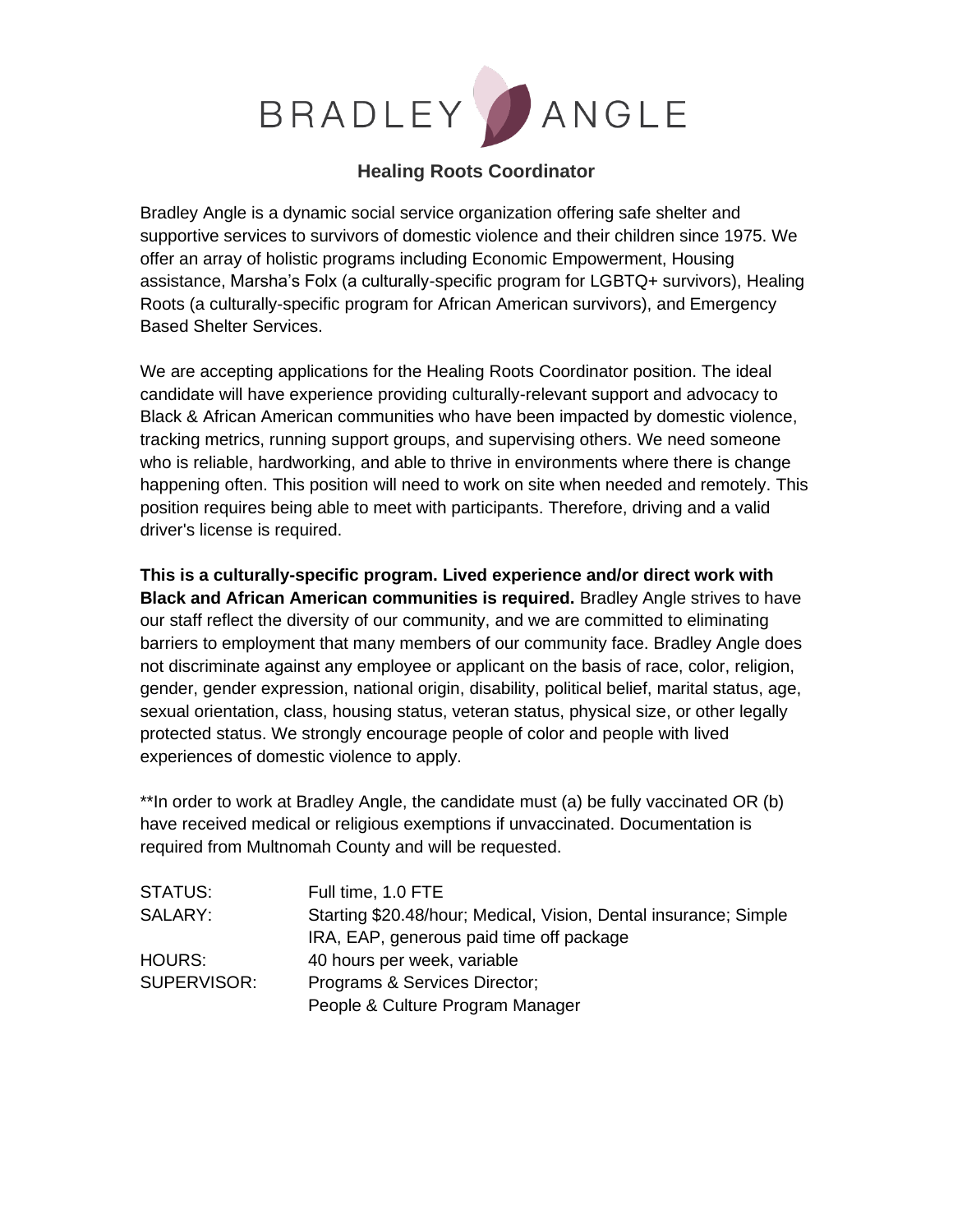

#### **Responsibilities and Duties:**

#### PROGRAM MANAGEMENT (35%)

- Monitor progress of programmatic goals, and collaborating with Director team to establish goals annually.
- Supervise Advocates (2) by scheduling and facilitating weekly supervision sessions to ensure program needs & goals are being met.
- Hold all team members accountable by coaching and executing disciplinary actions when necessary.
- Recruit, hire, and train advocates when and if there are vacancies within the program.
- Manage, document, and report all participant grievances to the Programs & Services Director.
- Managing contractors of the program by processing/verifying invoices, checking in, and hiring/screening.
- Organize and run Healthy Relationship Workshops and Parent Empowerment Support groups. Start other support groups and workshops as needed by participants.
- Monitor all expenditures, including participant assistance, supplies, and contracted services to ensure that the program doesn't overspend or underspend. Assist mentors in understanding the budget.
- Document policies and procedures of the Healing Roots Program.

## PARTICIPANT SUPPORT & CASE MANAGEMENT (35%)

- Comply with Bradley Angle policies and procedures, including maintaining strict confidentiality protocols.
- Work with participants, co-workers, supervisor, community partners, and all other relevant stakeholders in a manner that is consistent with, and promotes, the Bradley Angle Ethical Commitments and the Bradley Angle Organizational Values.
- Complete 40 hours of computer-based training completed through Oregon Coalition Against Domestic & Sexual Violence preferably within 3 months of hire.
- The ability and commitment to learn about Bradley Angle's other resources available to Healing Roots participants in order for effective resource brokerage within your department.
- Provide case management to families from Kinship and Healing Roots. Case management includes completing all necessary paperwork, updating case notes and stats, and providing information and referrals to services.
- Work in coordination with our BA programs and Kinship to serve whole families as they access both service offerings to boost the parent child bond post-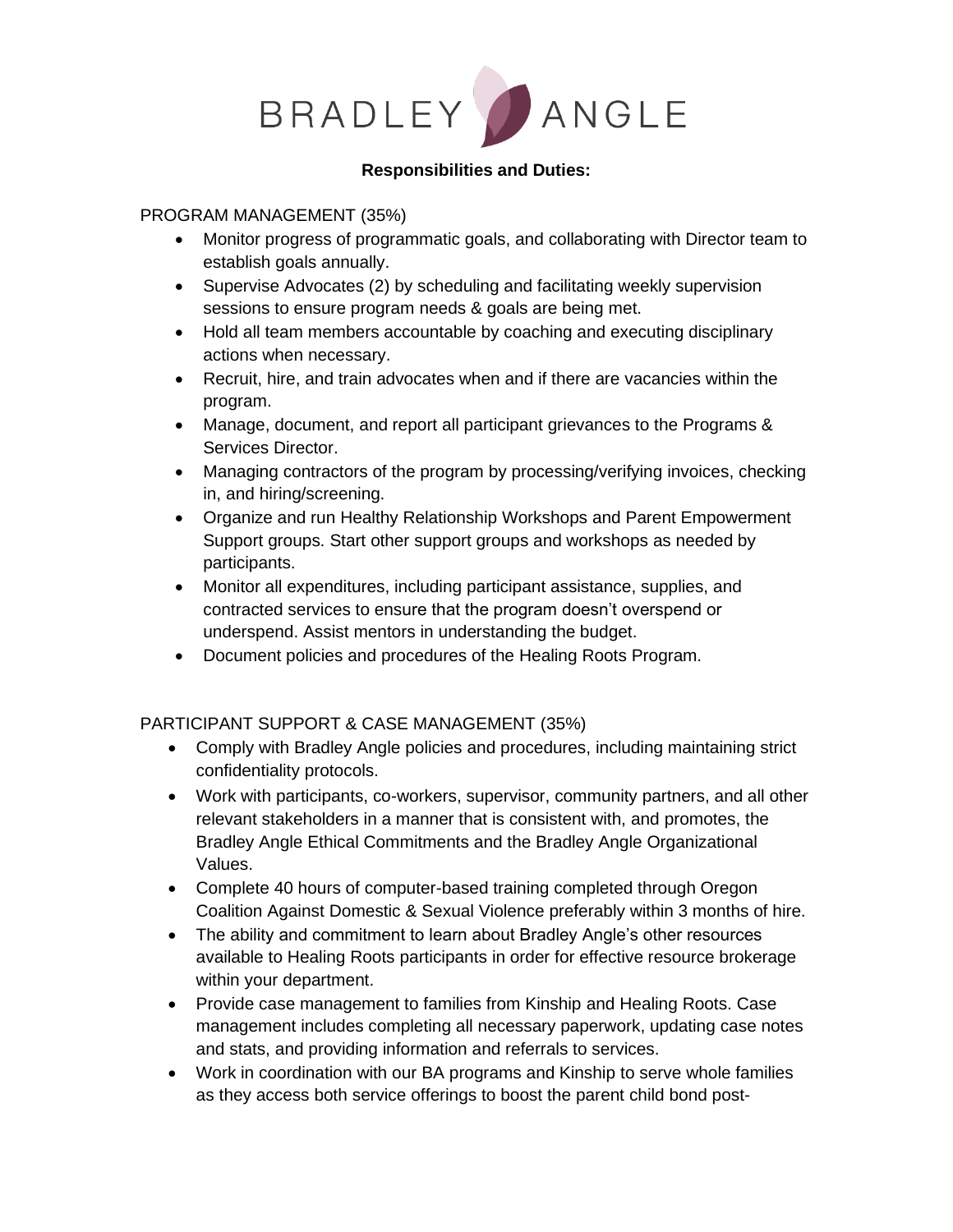

traumatic life events.

- Exit inactive participants and ensure consistent follow ups with active participants.
- Connect participants with appropriate information, referrals, co-advocacy, emotional support and safety planning.

### REPORTING & DATA MANAGEMENT (20%)

- Maintain data collection, case notes and reporting requirements needed to comply with Bradley Angle standards.
- Assist Programs & Services Director with reports by collecting participant stories, writing program accomplishments, and tracking numbers/statistics (for quarterly, semi-annual, and annual government reporting requirements).
- Collaborate with the contracted Evaluation Specialist and Kinship Team to ensure that data management in Group Trail and Service Point/Comp site is consistent and completed regularly.

## OTHER DUTIES AS ASSIGNED (10%)

- Attend monthly Leadership Team meetings, and participate in projects generated by that group.
- Provide updates at All Staff meetings every month.
- Advocate for culturally-specific services within the larger agency, community, and domestic violence movement.
- Build and maintain partnerships in the community that enhance and strengthen resources available to participants and help promote/advertise program offerings.
- Other tasks and duties as assigned by the Programs & Services Director.

## QUALIFICATIONS:

- 1. The ability to engage and relate to individuals from diverse backgrounds
- 2. Demonstrated experience in problem solving, time management, creating work plans and timelines, training and development, decision-making, leadership, and prioritizing tasks; excellent attention to detail and quality of work.
- 3. Respectful listening and verbal communication skills.
- 4. Strong proficiency with computers, Microsoft software (Word, Excel, PowerPoint, Outlook, SharePoint), databases, email, and G-Suite.
- 5. Commitment to working with survivors of domestic and/or sexual violence and knowledge of violence, historical oppression and its effects on society.
- 6. Commitment to social change—including working to end domestic and sexual violence and all forms of oppression: racism, homophobia, sexism, classism, etc.
- 7. Understanding the intersections between domestic and sexual violence, racism, poverty, trauma and other forms of oppression.
- 8. Ability and willingness to work as part of a diverse team.